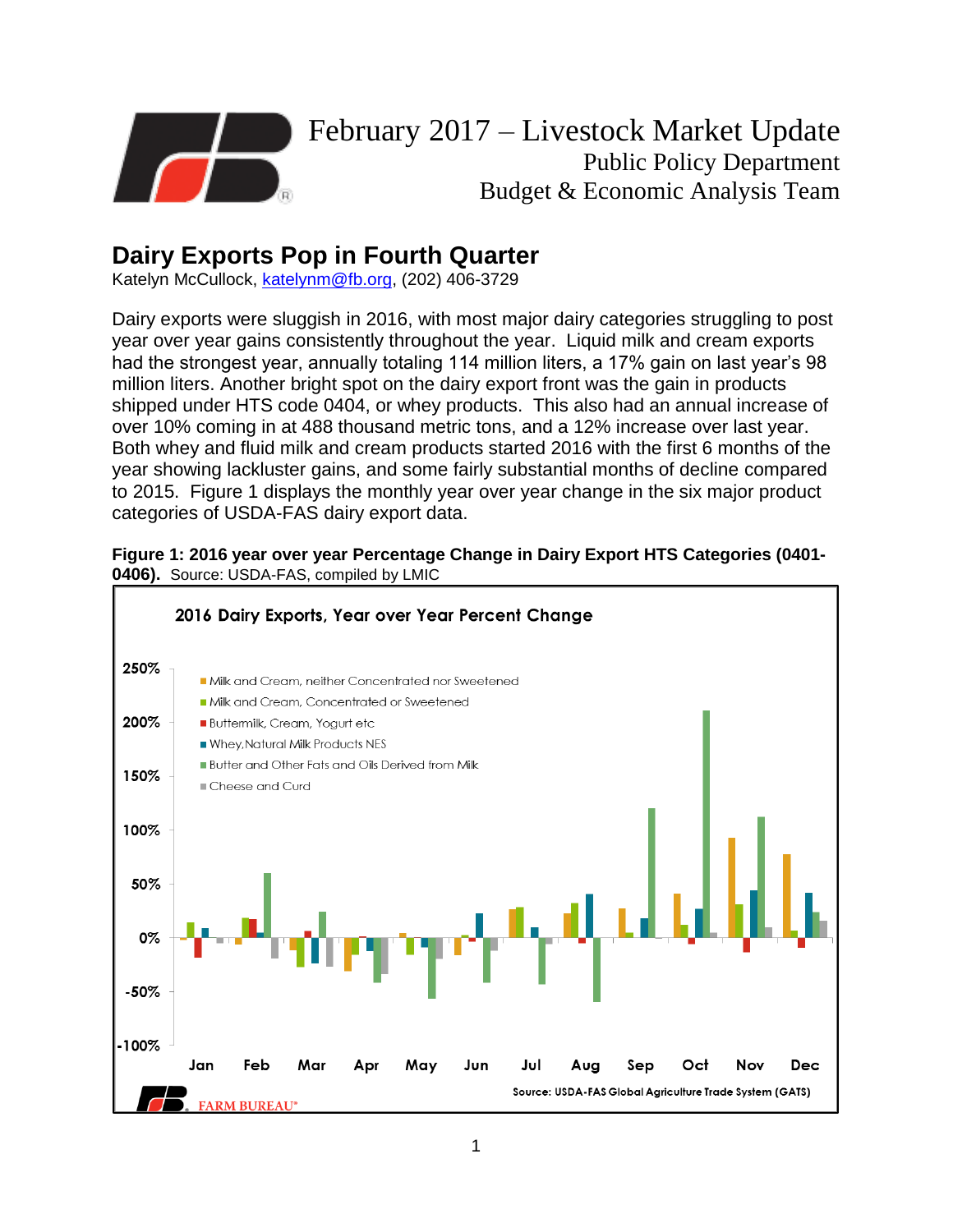Exports ramped up significantly September through December for all categories. Most notable was the increase in butter and fats derived from milk. This climbed over 200% in October, and over 100% from last year in November and September. Butter and dairy fat exports have struggled over the last two years, exporting volumes last similarly seen in 2006. Figure 2 shows the last 16 years of export volumes for butter and other fats derived from milk.



**Figure 2: Annual Export Volume of Butter and Other Fat/Oils Derived from Milk** Source: USDA-FAS, compiled data LMIC

Butter and other fat/oils derived from milk encompass many products, but butter represents the lion share in this export category. U.S. butter exports are sensitive to competitors' prices. Prior to 2006, U.S. prices were much higher than Oceania and Western Europe, however, during the high export periods, butter prices inversed relative to other countries. Over the last two years, U.S. prices have been above world prices. More recently, U.S. prices have come more in line with world prices, and briefly dipped below EU butter prices in the fourth quarter, providing the opportunity for increased exports. Price isn't the only factor at play in these markets. Exchange rates have been a concern. Australian, New Zealand and the EU currencies have been depreciating relative to the dollar since the second half of 2014, which has also provided some headwind to exports and supported increased imports.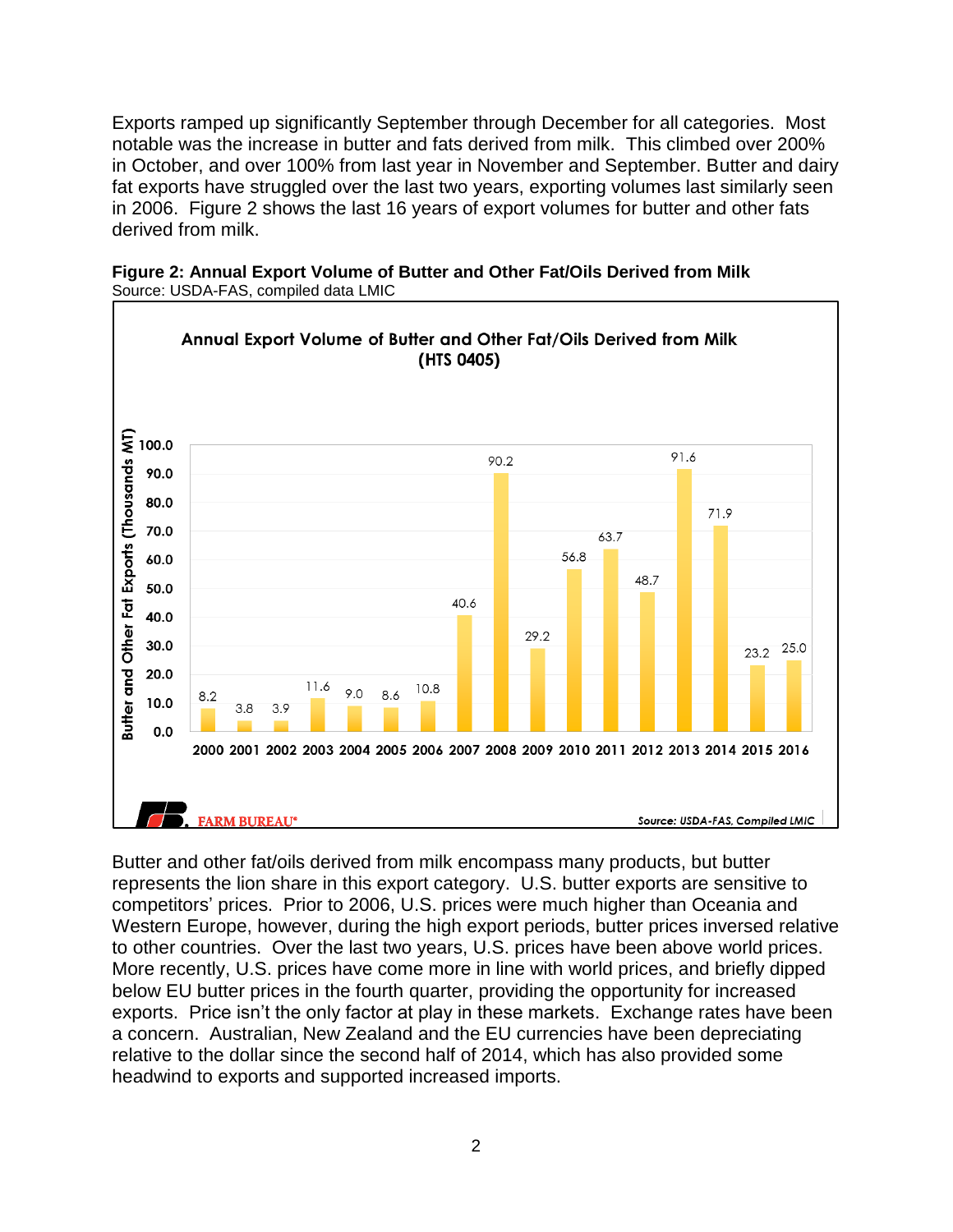On the import side, the six major categories plotted in Figure one showed growth across the board. HTS 0403, or Buttermilk, Cream and Yogurt category had the largest jump, up 133% from 2015. It is also the smallest import category. A typical year remains well under 10 thousand metric tons, and in 2016 this number rose to 10.4 thousand metric tons. Fluid milk and cream also show large increases up 4.6 million liters from 2015, followed by butter, up 23% or 8 thousand metric tons. Although volumes of imports were higher in 2016, collectively dairy is still a net exporter by volume. Butter and oil products were the only category to show imports were greater than exports, a trend that has continued for the second year in a row. Figure 3 shows the dairy trade balance on a solids basis.





Abundant global supplies of milk have also weighed on U.S. exports. Global milk production increased 1.9 million metric tons according to the PS&D database of USDA-FAS. The E.U. is the largest producer of cows milk, representing over 30% of global production in 2016. In comparison the U.S. produced nearly 20% of global milk production and increased by 2% this year. Table 1 shows the top ten producers of cow's milk in the world and the percent change from 2015. EU milk production has become a much bigger deal to the U.S. in recent years for a couple of reasons: 1). The EU dropped their quota system in 2015, which had effectively limited the amount of